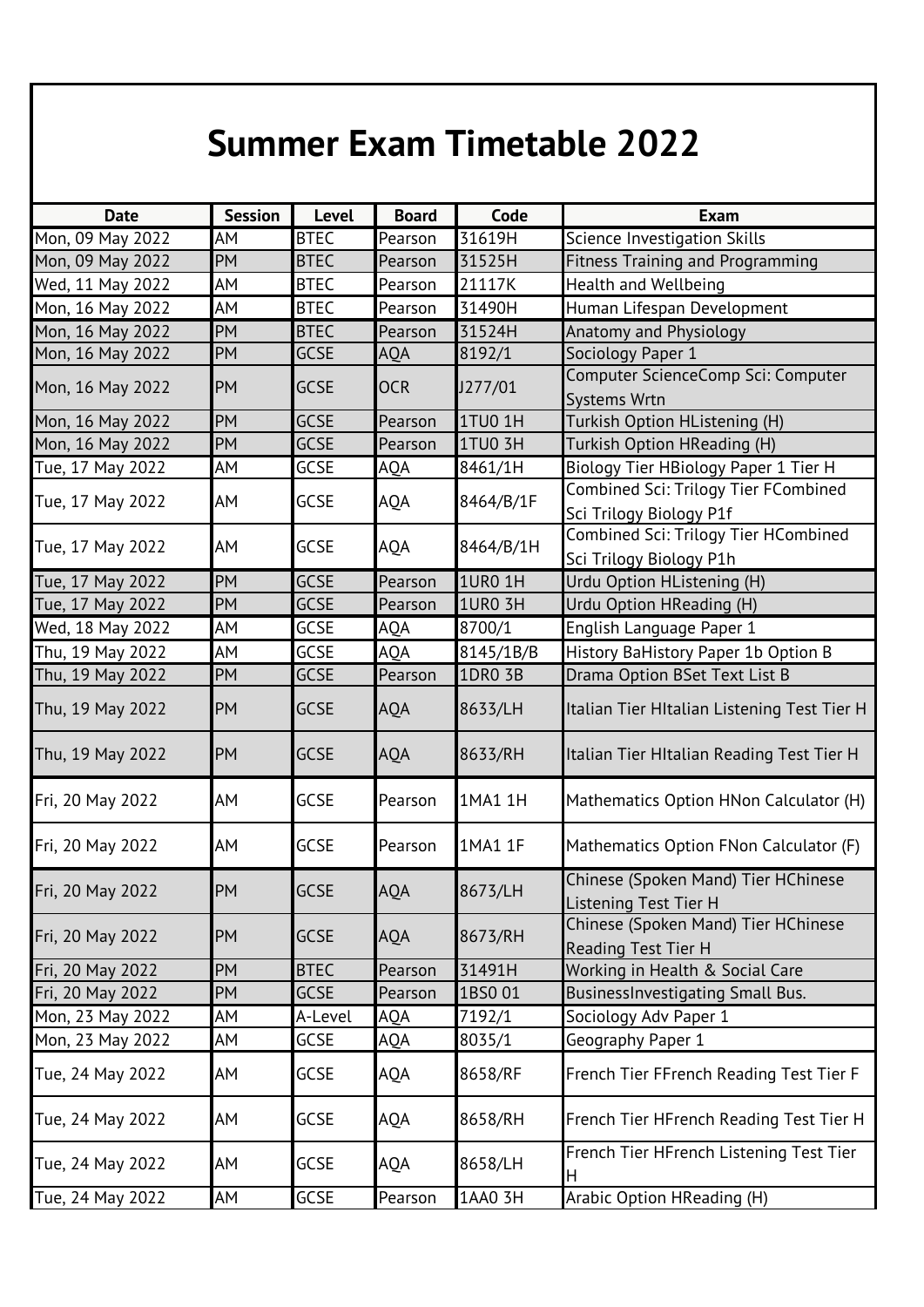| <b>Date</b>      | <b>Session</b> | Level       | <b>Board</b> | Code      | <b>Exam</b>                                                              |
|------------------|----------------|-------------|--------------|-----------|--------------------------------------------------------------------------|
| Tue, 24 May 2022 | AM             | <b>GCSE</b> | AQA          | 8658/LF   | French Tier FFrench Listening Test Tier F                                |
| Tue, 24 May 2022 | AM             | <b>BTEC</b> | Pearson      | 31617H1B  | Principles & Applications of Science:<br>Biology                         |
| Tue, 24 May 2022 | AM             | A-Level     | AQA          | 7182/1    | Psychology Adv Paper 1                                                   |
| Tue, 24 May 2022 | AM             | <b>GCSE</b> | Pearson      | 1AA0 1H   | Arabic Option HListening (H)                                             |
| Tue, 24 May 2022 | <b>PM</b>      | <b>BTEC</b> | Pearson      | 31617H1C  | Principles & Applications of Science:<br>Chemistry                       |
| Tue, 24 May 2022 | <b>PM</b>      | <b>GCSE</b> | Pearson      | 1PE0 01   | Physical EducationFitness And Body<br><b>Systems</b>                     |
| Wed, 25 May 2022 | AM             | A-Level     | <b>AQA</b>   | 7152/1    | Politics Adv Paper 1                                                     |
| Wed, 25 May 2022 | AM             | <b>GCSE</b> | AQA          | 8702/1M   | English Literature Option NmEng Lit<br>Paper 1 - Modern Prose / Drama    |
| Wed, 25 May 2022 | AM             | <b>GCSE</b> | <b>AQA</b>   | 8702/1N   | English Literature Option NmEng Lit<br>Paper 1 - 19th Century Novel      |
| Wed, 25 May 2022 | PM             | A-Level     | Pearson      | 9BS0 01   | BusinessMarket, people & Global Bu                                       |
| Wed, 25 May 2022 | <b>PM</b>      | <b>BTEC</b> | Pearson      | 31617H1P  | Principles & Applications of Science:<br><b>Physics</b>                  |
| Wed, 25 May 2022 | <b>PM</b>      | A-Level     | Pearson      | 9FM0 01   | <b>Further Mathematics Option A0Core Pure</b><br>Maths. 1                |
| Thu, 26 May 2022 | AM             | GCSE        | <b>AQA</b>   | 8698/LF   | Spanish Tier FSpanish Listening Test Tier                                |
| Thu, 26 May 2022 | AM             | GCSE        | <b>AQA</b>   | 8698/LH   | Spanish Tier HSpanish Listening Test Tier                                |
| Thu, 26 May 2022 | AM             | <b>GCSE</b> | <b>AQA</b>   | 8698/RF   | Spanish Tier FSpanish Reading Test Tier                                  |
| Thu, 26 May 2022 | AM             | GCSE        | AQA          | 8698/RH   | Spanish Tier HSpanish Reading Test Tier                                  |
| Thu, 26 May 2022 | AM             | A-Level     | <b>AQA</b>   | 7042/1F   | History Adv Option FcHistory Adv Paper 1<br><b>Option F</b>              |
| Thu, 26 May 2022 | PM             | A-Level     | <b>OCR</b>   | H556/01   | Physics A: Modelling Physics Wtn                                         |
| Fri, 27 May 2022 | AM             | <b>GCSE</b> | AQA          | 8464/C/1H | Combined Sci: Trilogy Tier HCombined<br>Sci Trilogy Chemistry P1h        |
| Fri, 27 May 2022 | AM             | <b>GCSE</b> | <b>AQA</b>   | 8464/C/1F | Combined Sci: Trilogy Tier FCombined<br>Sci Trilogy Chemistry P1f        |
| Fri, 27 May 2022 | AM             | <b>GCSE</b> | <b>AQA</b>   | 8462/1H   | Chemistry Tier HChemistry Paper 1 Tier H                                 |
| Fri, 27 May 2022 | <b>PM</b>      | <b>GCSE</b> | <b>OCR</b>   | J277/02   | Computer ScienceComp Sci: Comp Thnk<br>Algrthm Prgrm Wtn                 |
| Wed, 01 Jun 2022 | Due date       | A-Level     | <b>OCR</b>   | H603/01   | Art And Design: PhotographyA & D:<br>Phtgrphy: Prsnl Invstgtn            |
| Wed, 01 Jun 2022 | Due date       | <b>GCSE</b> | <b>AQA</b>   | 8206/C    | Art & Design (Photography) Art & Des<br>(Photography) Pfo                |
| Wed, 01 Jun 2022 | Due date       | A-Level     | <b>AQA</b>   | 7204/C    | Art & Des Adv (Textile Design) Inv                                       |
| Wed, 01 Jun 2022 | Due date       | A-Level     | AQA          | 7201/C    | Art & Des Adv (Art, craft & Des) Art & Des<br>Adv (Art, Craft & Des) Inv |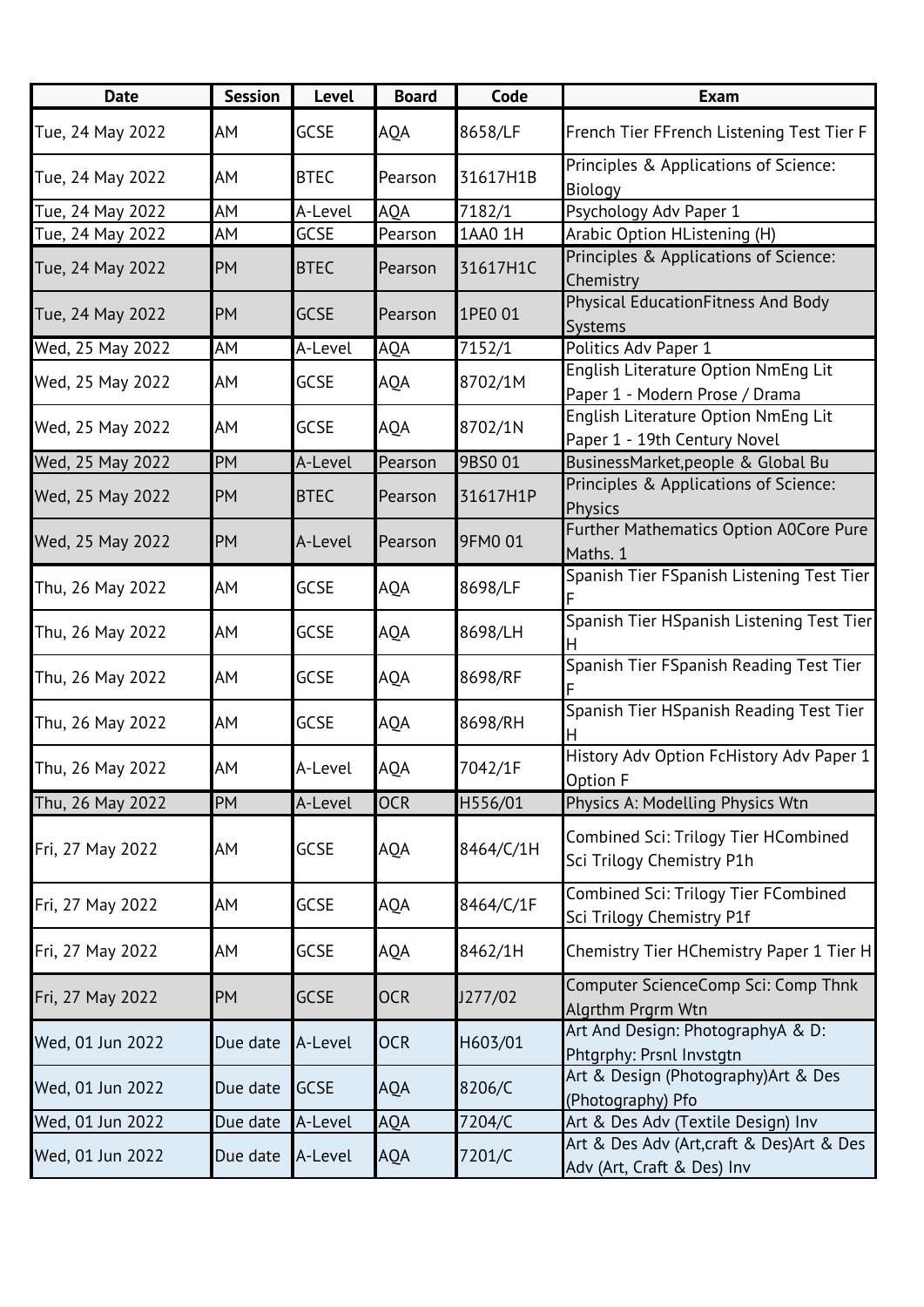| <b>Date</b>      | <b>Session</b> | Level       | <b>Board</b> | Code           | <b>Exam</b>                               |
|------------------|----------------|-------------|--------------|----------------|-------------------------------------------|
| Wed, 01 Jun 2022 | Due date       | <b>GCSE</b> | <b>AQA</b>   | 8201/C         | Art & Design (Art, craft & Des) Art & Des |
|                  |                |             |              |                | (Art, Craft & Des) Pfo                    |
| Mon, 06 Jun 2022 | AM             | GCSE        | <b>AQA</b>   | 8673/WH        | Chinese (Spoken Mand) Tier HChinese       |
|                  |                |             |              |                | Writing Test Tier H                       |
| Mon, 06 Jun 2022 | <b>PM</b>      | <b>GCSE</b> | Pearson      | 1AA0 4H        | Arabic Option HWriting (H)                |
| Mon, 06 Jun 2022 | PM             | <b>GCSE</b> | Pearson      | 1TU04H         | Turkish Option HWriting (H)               |
| Tue, 07 Jun 2022 | AM             | A-Level     | Pearson      | 9ET0 01        | English LiteratureDrama                   |
| Tue, 07 Jun 2022 | AМ             | <b>GCSE</b> | Pearson      | 1MA1 2H        | Mathematics Option HCalculator (H)        |
| Tue, 07 Jun 2022 | AM             | GCSE        | Pearson      | 1MA1 2F        | Mathematics Option FCalculator (F)        |
| Tue, 07 Jun 2022 | PM             | <b>GCSE</b> | <b>AQA</b>   | 8035/2         | Geography Paper 2                         |
| Tue, 07 Jun 2022 | <b>PM</b>      | A-Level     | <b>AQA</b>   | 7192/2         | Sociology Adv Paper 2                     |
| Tue, 07 Jun 2022 | PM             | A-Level     | Pearson      | 9MA0 01        | Pure Mathematics 1                        |
| Tue, 07 Jun 2022 | <b>PM</b>      | <b>GCSE</b> | Pearson      | <b>1UR0 4H</b> | Urdu Option HWriting (H)                  |
| Wed, 08 Jun 2022 | AМ             | <b>GCSE</b> | AQA          | 8702/2         | English LiteratureEng Lit Paper 2         |
| Wed, 08 Jun 2022 | AM             | A-Level     | <b>AQA</b>   | 7182/2         | Psychology Adv Paper 2                    |
| Wed, 08 Jun 2022 | PM             | <b>GCSE</b> | <b>AQA</b>   | 8365/1         | Further Mathematics Paper 1               |
| Wed, 08 Jun 2022 | <b>PM</b>      |             |              | 9FM0 02        | Further Mathematics Option A0Core Pure    |
|                  |                | A-Level     | Pearson      |                | Maths. 2                                  |
| Thu, 09 Jun 2022 | AM             | <b>GCSE</b> | AQA          | 8145/1A/D      | History QaHistory Paper 1a Option D       |
| Thu, 09 Jun 2022 | AМ             | A-Level     | Pearson      | 9BS0 02        | BusinessActivs, decision & Strats.        |
| Thu, 09 Jun 2022 | PM             | A-Level     | <b>AQA</b>   | 7152/2         | Politics Adv Paper 2                      |
| Thu, 09 Jun 2022 | PM             | <b>GCSE</b> | <b>AQA</b>   | 8464/P/1F      | Combined Sci: Trilogy Tier FCombined      |
|                  |                |             |              |                | Sci Trilogy Physics P1f                   |
| Thu, 09 Jun 2022 | PM             | <b>GCSE</b> | <b>AQA</b>   | 8464/P/1H      | Combined Sci: Trilogy Tier HCombined      |
|                  |                |             |              |                | Sci Trilogy Physics P1h                   |
| Thu, 09 Jun 2022 | PM             | <b>GCSE</b> | <b>AQA</b>   | 8463/1H        | Physics Tier HPhysics Paper 1 Tier H      |
| Thu, 09 Jun 2022 | PM             | A-Level     | <b>OCR</b>   | H420/01        | Biology A: Biological Processes Wtn       |
| Fri, 10 Jun 2022 | AM             | A-Level     | <b>AQA</b>   | 7042/2T        | History Adv Option CtHistory Adv Paper 2  |
|                  |                |             |              |                | Option T                                  |
| Fri, 10 Jun 2022 | AM             | GCSE        | <b>AQA</b>   | 8700/2         | English Language Paper 2                  |
| Fri, 10 Jun 2022 | PM             | <b>GCSE</b> | Pearson      | 1PE0 02        | Physical EducationHealth And              |
|                  |                |             |              |                | Performance                               |
| Fri, 10 Jun 2022 | PM             | A-Level     | <b>OCR</b>   | H556/02        | Physics A: Exploring Physics Wtn          |
| Fri, 10 Jun 2022 | PM             | <b>GCSE</b> | Pearson      | 1JA0 1H        | Japanese Option HListening (H)            |
| Fri, 10 Jun 2022 | PM             | <b>GCSE</b> | Pearson      | 1JA0 3H        | Japanese Option HReading (H)              |
| Fri, 10 Jun 2022 | PM             | <b>GCSE</b> | AQA          | 8192/2         | Sociology Paper 2                         |
| Mon, 13 Jun 2022 | AM             | <b>GCSE</b> | Pearson      | 1MA1 3F        | Mathematics Option FCalculator (F)        |
| Mon, 13 Jun 2022 | АM             | <b>GCSE</b> | Pearson      | 1MA1 3H        | Mathematics Option HCalculator (H)        |
| Mon, 13 Jun 2022 | АM             | A-Level     | AQA          | 7192/3         | Sociology Adv Paper 3                     |
| Mon, 13 Jun 2022 | AM             | A-Level     | <b>OCR</b>   | H432/01        | Chemistry AChem A: Prdc Tble Elmnt Phy    |
|                  |                |             |              |                | Chm Wtn                                   |
| Mon, 13 Jun 2022 | <b>PM</b>      | <b>GCSE</b> | Pearson      | 1BS0 02        | <b>Building A Business</b>                |
| Tue, 14 Jun 2022 | АM             | <b>GCSE</b> | AQA          | 8035/3         | Geography Paper 3                         |
|                  | PM             | <b>GCSE</b> | <b>AQA</b>   | 8633/WH        | Italian Tier HItalian Writing Test Tier H |
| Tue, 14 Jun 2022 |                |             |              |                |                                           |
| Tue, 14 Jun 2022 | <b>PM</b>      | A-Level     | Pearson      | 9MA0 02        | <b>Pure Mathematics 2</b>                 |
| Wed, 15 Jun 2022 | AM             | <b>GCSE</b> | AQA          | 8461/2H        | Biology Tier HBiology Paper 2 Tier H      |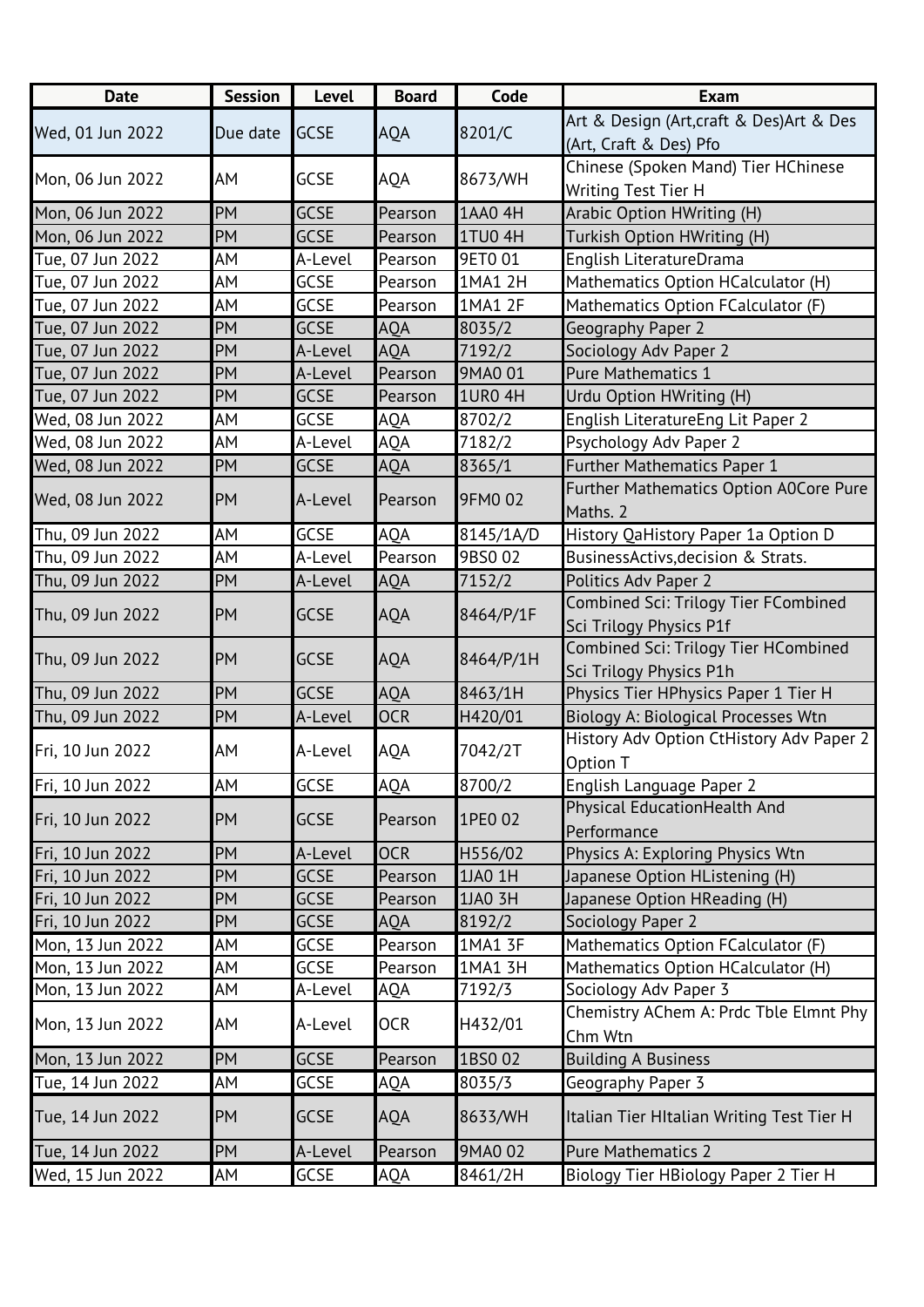| <b>Date</b>      | <b>Session</b> | <b>Level</b> | <b>Board</b> | Code           | <b>Exam</b>                                                             |
|------------------|----------------|--------------|--------------|----------------|-------------------------------------------------------------------------|
| Wed, 15 Jun 2022 | AM             | <b>GCSE</b>  | <b>AQA</b>   | 8464/B/2F      | Combined Sci: Trilogy Tier FCombined<br>Sci Trilogy Biology P2f         |
| Wed, 15 Jun 2022 | AM             | <b>GCSE</b>  | <b>AQA</b>   | 8464/B/2H      | Combined Sci: Trilogy Tier HCombined<br>Sci Trilogy Biology P2h         |
| Wed, 15 Jun 2022 | AM             | A-Level      | Pearson      | <b>9ET002</b>  | English LiteratureProse                                                 |
| Wed, 15 Jun 2022 | PM             | A-Level      | Pearson      | <b>9FM0 3A</b> | Further Mathematics Option A0Further<br>Pure Maths. 1                   |
| Wed, 15 Jun 2022 | PM             | <b>GCSE</b>  | <b>AQA</b>   | 8552/W         | Design And Technology Written Paper                                     |
| Thu, 16 Jun 2022 | AM             | A-Level      | <b>OCR</b>   | H556/03        | Physics A: Unified Physics Wtn                                          |
| Thu, 16 Jun 2022 | AM             | A-Level      | <b>AQA</b>   | 7182/3         | Psychology Adv Paper 3                                                  |
| Thu, 16 Jun 2022 | <b>PM</b>      | <b>GCSE</b>  | <b>AQA</b>   | 8658/WF        | French Tier FFrench Writing Test Tier F                                 |
| Thu, 16 Jun 2022 | PM             | <b>GCSE</b>  | <b>AQA</b>   | 8658/WH        | French Tier HFrench Writing Test Tier H                                 |
| Thu, 16 Jun 2022 | PM             | A-Level      | Pearson      | 9BS0 03        | <b>Investigating Business</b>                                           |
| Fri, 17 Jun 2022 | AМ             | A-Level      | AQA          | 7152/3         | Politics Adv Paper 3                                                    |
| Fri, 17 Jun 2022 | AM             | <b>GCSE</b>  | AQA          | 8698/WF        | Spanish Tier FSpanish Writing Test Tier F                               |
| Fri, 17 Jun 2022 | AM             | <b>GCSE</b>  | <b>AQA</b>   | 8698/WH        | Spanish Tier HSpanish Writing Test Tier                                 |
| Fri, 17 Jun 2022 | AM             | A-Level      | <b>OCR</b>   | H420/02        | Biology A: Biological Diversity Wtn                                     |
| Fri, 17 Jun 2022 | PM             | <b>GCSE</b>  | Pearson      | 1PG0 1H        | Portuguese Option HListening (H)                                        |
| Fri, 17 Jun 2022 | PM             | <b>GCSE</b>  | Pearson      | 1PG0 3H        | Portuguese Option HReading (H)                                          |
| Fri, 17 Jun 2022 | PM             | <b>GCSE</b>  | Pearson      | 1AS0 01        | Naked-eye Astronomy                                                     |
| Mon, 20 Jun 2022 | AM             | A-Level      | <b>OCR</b>   | H432/02        | Chemistry AChem A: Synths & Anlytcl<br><b>Tchngs Wtn</b>                |
| Mon, 20 Jun 2022 | AM             | GCSE         | AQA          | 8464/C/2H      | Combined Sci: Trilogy Tier HCombined<br>Sci Trilogy Chemistry P2h       |
| Mon, 20 Jun 2022 | AM             | <b>GCSE</b>  | <b>AQA</b>   | 8462/2H        | Chemistry Tier HChemistry Paper 2 Tier H                                |
| Mon, 20 Jun 2022 | AM             | <b>GCSE</b>  | <b>AQA</b>   | 8464/C/2F      | Combined Sci: Trilogy Tier FCombined<br>Sci Trilogy Chemistry P2f       |
| Mon, 20 Jun 2022 | PM             | A-Level      | Pearson      | <b>9ETO 03</b> | English LiteraturePoetry                                                |
| Mon, 20 Jun 2022 | PM             | <b>GCSE</b>  | Pearson      | 1JA0 4H        | Japanese Option HWriting (H)                                            |
| Mon, 20 Jun 2022 | PM             | GCSE         | <b>AQA</b>   | 8585/W         | Food Preparation And NutritionFood Prep<br><b>And Nutrition Written</b> |
| Tue, 21 Jun 2022 | AM             | <b>GCSE</b>  | AQA          | 8145/2B/C      | History AcHistory Paper 2b Option C                                     |
| Tue, 21 Jun 2022 | PM             | A-Level      | Pearson      | 9MA0 03        | MathematicsStatistics & Mechanics                                       |
| Tue, 21 Jun 2022 | PM             | A-Level      | Pearson      | 9MA0 31        | MathematicsStatistics                                                   |
| Tue, 21 Jun 2022 | PM             | A-Level      | Pearson      | 9MA0 32        | MathematicsMechanics                                                    |
| Wed, 22 Jun 2022 | AМ             | <b>GCSE</b>  | <b>WJEC</b>  | C660U30-1      | Music Component 3 Appraising                                            |
| Wed, 22 Jun 2022 | PM             | <b>GCSE</b>  | <b>AQA</b>   | 8365/2         | <b>Further Mathematics Paper 2</b>                                      |
| Thu, 23 Jun 2022 | AM             | GCSE         | AQA          | 8464/P/2H      | <b>Combined Sci: Trilogy Tier HCombined</b><br>Sci Trilogy Physics P2h  |
| Thu, 23 Jun 2022 | AM             | GCSE         | AQA          | 8463/2H        | Physics Tier HPhysics Paper 2 Tier H                                    |